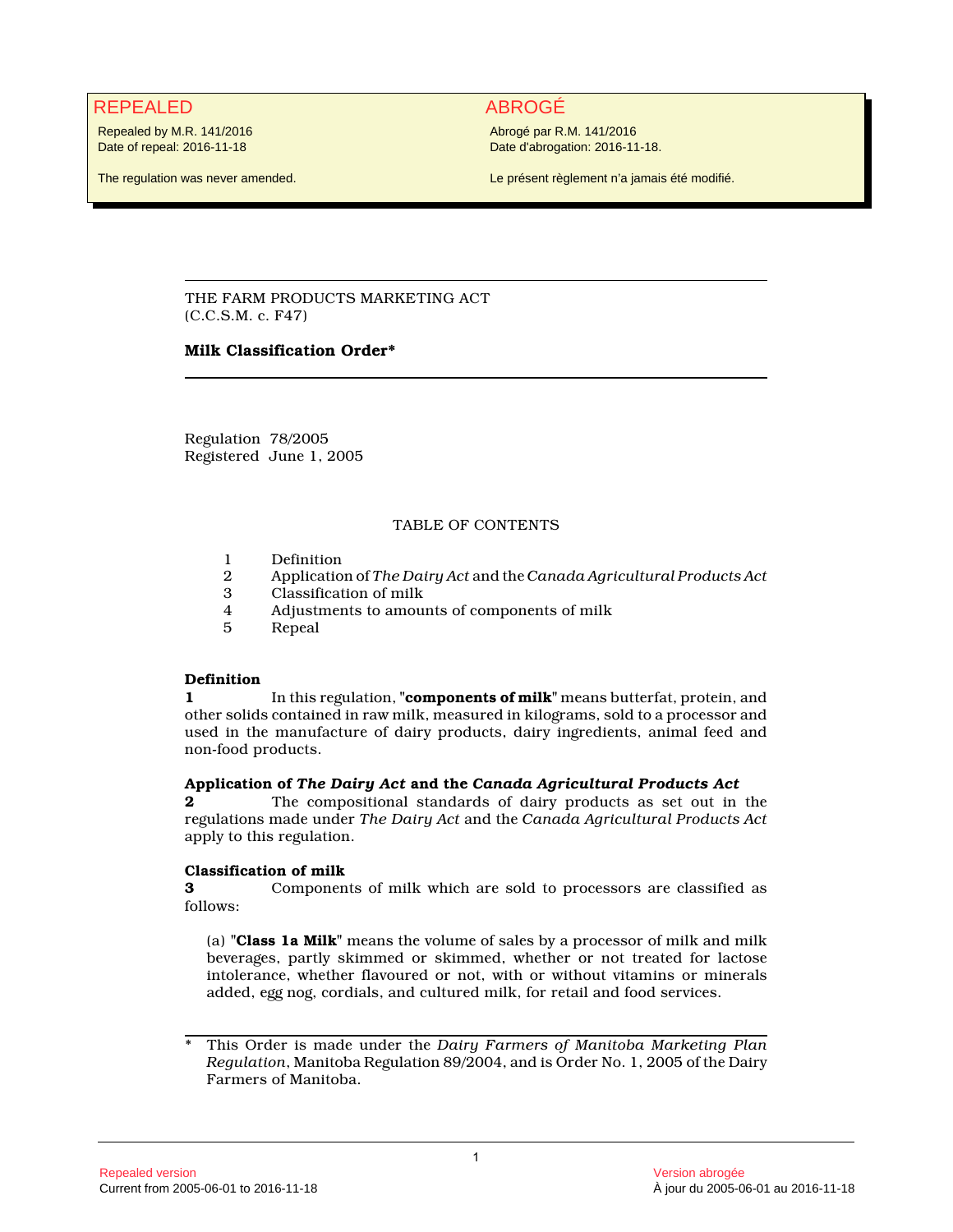(b) **"Class 1b Milk"** means the volume of sales by a processor of all types of cream with a butterfat content not less than 5% for retail and food services.

(c) **"Class 1b(ii) Milk"** means the amount of components of milk used by a processor in the manufacture of fresh cream with a butterfat content of 32% and higher used to make fresh baked goods which are not eligible for a Class 5 permit. Any utilization in this class requires a Class 1b(ii) permit approved by the Canadian Dairy Commission.

(d) **"Class 1c Milk"** means the volume of sales by a processor of new fluid milk products of the types set out in Class 1a and Class 1b, for retail and food services, approved by Dairy Farmers of Manitoba for an introductory period.

(e) **"Class 1d Milk"** means the volume of sales by a processor of fluid milk products of the types set out in Class 1a and Class 1b, marketed outside of the provinces of Canada but within the territorial jurisdiction of Canada.

(f) **"Class 2 Milk"** means the amount of components of milk used by a processor in the manufacture of all types of ice cream, ice cream mix, yogurt, whether frozen or not, kefir, whether frozen or not, all types of sour cream, all types of milk shake mixes, other frozen dairy products, fudge, puddings, meal replacements, soup mixes, infant formula, cafeinate, and Indian sweets.

(g) **"Class 3a Milk"** means the amount of components of milk used by a processor in the manufacture of all types of cheese other than those identified in Class 3b, and all types of cheese curds, other than stirred.

(h) **"Class 3b Milk"** means the amount of components of milk used by a processor in the manufacture of all types of cheddar cheese, stirred curd, cream cheese, creamy cheese bases (cheese mixes), and cheddar and cheddar-type cheeses (firm or semi-soft, unripened, unwashed curd cheese, with a minimum milk fat content of 25% and a maximum moisture content of 45%) sold fresh.

(i) **"Class 4a Milk"** means the amount of components of milk used by a processor in the manufacture of all types of butter and butteroil, all types of powder, concentrated milk as an ingredient in the food industry, and all other products not listed in other classes of milk.

(j) **"Class 4a(i) Milk"** means the amount of components of milk used by a processor in the manufacture of rennet casein (dry or curd) or milk protein concentrate (MPC) to be used in the manufacture of non-standardized final products in the processed cheese category.

(k) **"Class 4b Milk"** means the amount of components of milk used by a processor in the manufacture of concentrated milk for retail and food services, whether sweetened or not.

(l) **"Class 4c Milk"** means the amount of components of milk used by a processor in the manufacture of new industrial products as approved by Dairy Farmers of Manitoba for an introductory period.

(m) **"Class 4d Milk"** means the amount of components of milk declared by a processor for explained losses (dumps, fluid returns, dead vats), inventories, and unexplained losses up to 2% for processing.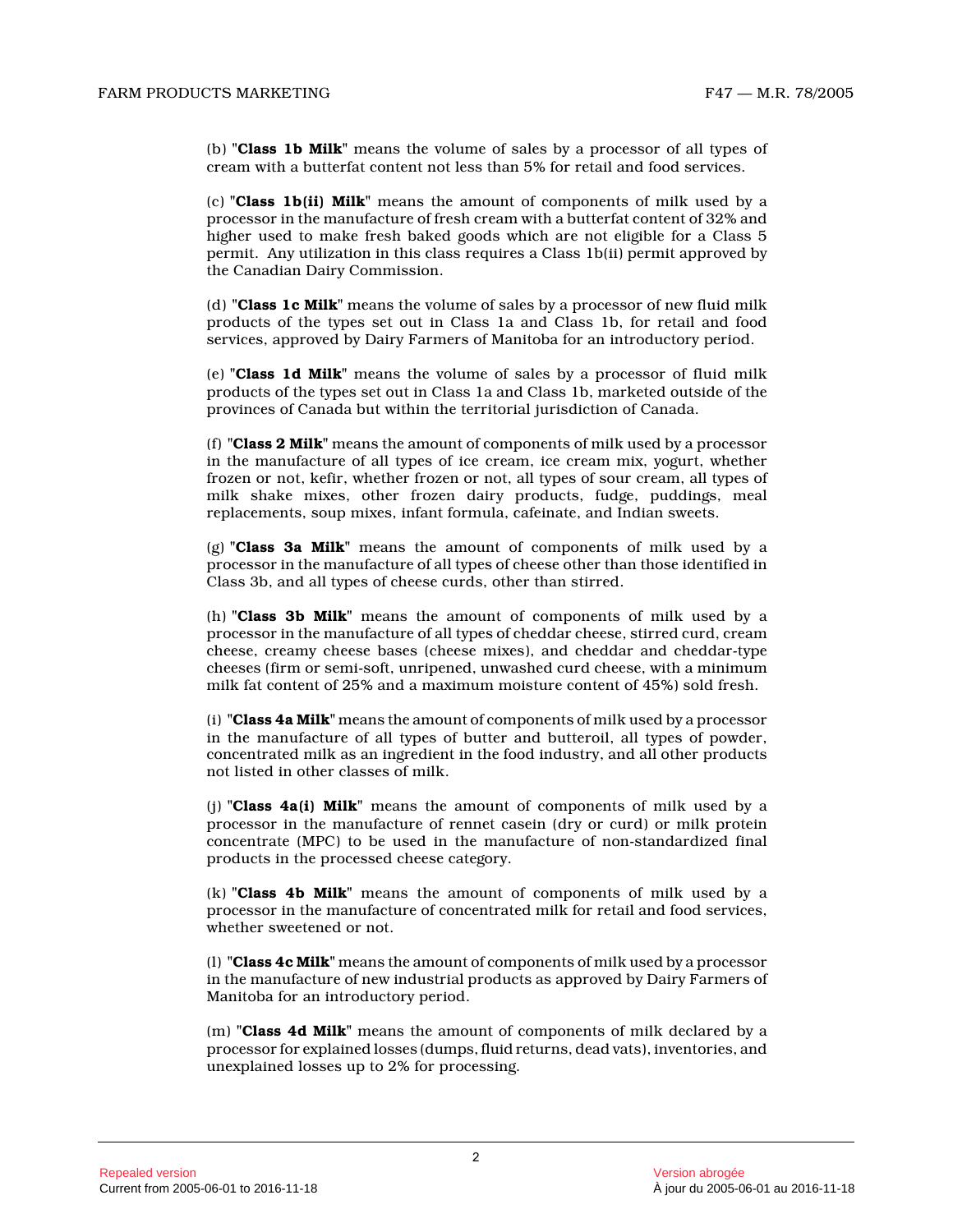(n) **"Class 4d(i) Milk"** means the amount of components of milk or cream fo r inventory adjustments used for inter-provincial milk movement purposes.

(o) **"Class 4m Milk"** means the amount of components of milk used by a processor in the manufacture of milk components for marginal markets as established from time to time by the Canadian Milk Supply Management Committee. Any declaration in this class requires a Class 4m permit approved by the Canadian Dairy Commission.

(p) **"Class 5a Milk"** means the amount of components of milk declared by a processor in the manufacture of cheese used as ingredients for further processing for the domestic and export markets. Any declaration in this class requires a Class 5a permit approved by the Canadian Dairy Commission.

(q) **"Class 5b Milk"** means the amount of components of milk declared by a processor in the manufacture of all other dairy products used as ingredients for further processing for the domestic and export markets. Any declaration in this class requires a Class 5b permit approved by the Canadian Dairy Commission.

(r) **"Class 5c Milk"** means the amount of components of milk declared by a processor in the manufacture of dairy products used as ingredients for the confectionery sector destined for domestic and export markets. Any declaration in this class requires a Class 5c permit approved by the Canadian Dairy Commission.

(s) **"Class 5d Milk"** means the amount of components of milk declared by a processor in the manufacture of planned exports and other exports approved by the Canadian Milk Supply Management Committee, the total of which shall not exceed Canada's World Trade Organization commitments. Any declaration in this class requires a Class 5d permit approved by the Canadian Dairy Commission.

#### **Adjustments to amounts of components of milk**

**4** For the purpose of calculating prices to be paid by processors for components of milk, the amounts of components of milk will be adjusted in the following manner:

(a) For Class 1a Milk, Class 1b Milk, Class 1c Milk, and Class 1d Milk, the amount of components of milk will be adjusted by including the prorated unexplained litres and butterfat loss, over the 2% unexplained loss, expressed as a percentage of the total litres and butterfat used to manufacture the products in the plant, plus the prorated unexplained protein and unexplained other solids losses expressed as a fixed amount in kilograms per hectolitre multiplied by the calculated unexplained hectolitres of milk over the 2% unexplained loss.

(b) For Class 1b(ii) Milk, Class 2 Milk, Class 3a Milk, Class 3b Milk, Class 4a Milk, Class 4a(i) Milk, Class 4b Milk, and Class 4c Milk, the amount of components of milk will be adjusted by including the prorated unexplained losses, over the 2% unexplained loss, expressed as a percentage of the total amount of components of milk used to manufacture the products.